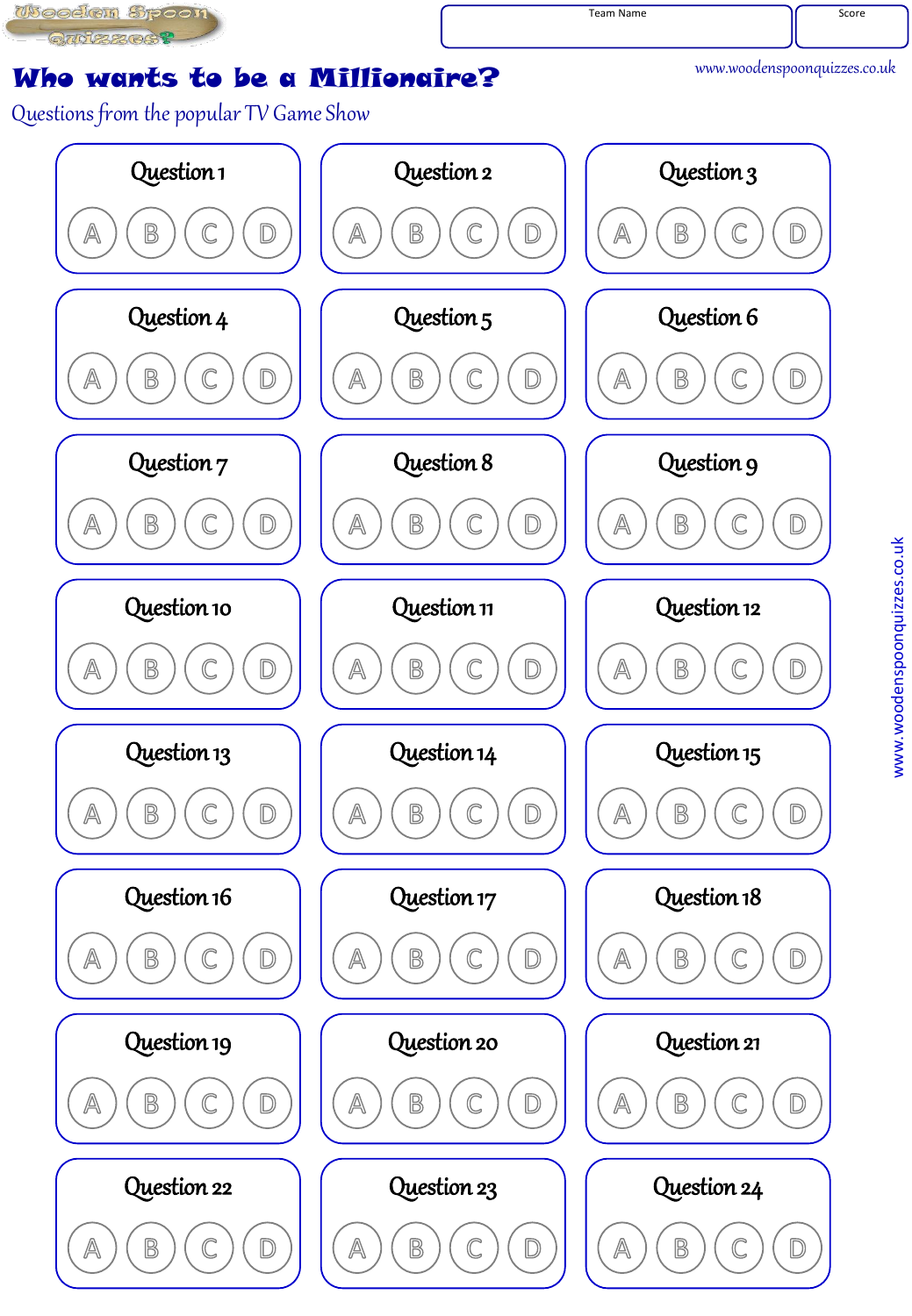## Who wants to be a Millionaire? Quizmaster

Questions from the popular TV Game Show



|       | 1. Where traditionally do birds fly in winter?                             |                                                                       |                                                                                |                        |  |  |  |
|-------|----------------------------------------------------------------------------|-----------------------------------------------------------------------|--------------------------------------------------------------------------------|------------------------|--|--|--|
|       | <b>A</b> North                                                             | <b>B</b> East                                                         | <b>C</b> South                                                                 | D Ibiza                |  |  |  |
|       |                                                                            | 2. Which of the following is NOT a Bird of Prey?                      |                                                                                |                        |  |  |  |
| A Owl |                                                                            | <b>B</b> Buzzard                                                      | <b>C</b> Eagle                                                                 | <b>D</b> Sparrow       |  |  |  |
|       |                                                                            | 3. Who is the alter ego of Norman Osborn in the 2002 film Spider-Man? |                                                                                |                        |  |  |  |
|       | <b>A</b> Red Dragon                                                        | <b>B</b> Yellow Peril                                                 | <b>C</b> Green Goblin                                                          | <b>D</b> Silver Shadow |  |  |  |
|       | 4. Traditionally, mozzarella cheese is made from the milk of which Animal? |                                                                       |                                                                                |                        |  |  |  |
|       | <b>A</b> Sheep                                                             | <b>B</b> Goat                                                         | <b>C</b> Moose                                                                 | D Buffalo              |  |  |  |
|       | 5. Stratford Saye is the stately home of which Duke?                       |                                                                       |                                                                                |                        |  |  |  |
|       | <b>A</b> Marlborough                                                       | <b>B</b> Westminster                                                  | <b>C</b> Devonshire                                                            | <b>D</b> Wellington    |  |  |  |
|       | 6. Who wrote the play 'A Man For All Seasons'?                             |                                                                       |                                                                                |                        |  |  |  |
|       | A John Osborne                                                             | <b>B</b> Peter Shaffer                                                | <b>C</b> Harold Pinter                                                         | <b>D</b> Robert Bolt   |  |  |  |
|       | 7. Which breed of dog is traditionally used for hunting hares?             |                                                                       |                                                                                |                        |  |  |  |
|       | <b>A</b> Dachshund                                                         | <b>B</b> Beagle                                                       | <b>G</b> Great Dane                                                            | <b>D</b> Border Collie |  |  |  |
|       | 8. How many of the 'Three Little Pigs' does the wolf eat?                  |                                                                       |                                                                                |                        |  |  |  |
|       | A None                                                                     | <b>B</b> One                                                          | <b>CTwo</b>                                                                    | <b>D</b> Three         |  |  |  |
|       |                                                                            |                                                                       | 9. The Royal Albert Hall was named after the husband of which British monarch? |                        |  |  |  |
|       | <b>A</b> Elizabeth <b>B</b> Anne                                           |                                                                       | $\mathbb C$ Mary                                                               | D Victoria             |  |  |  |
|       |                                                                            | 10. The Black Swan is native to which Country?                        |                                                                                |                        |  |  |  |
|       | A India                                                                    | <b>B</b> Mexico                                                       | <b>C</b> Brazil                                                                | <b>D</b> Australia     |  |  |  |
|       | 11. The Starbucks coffee company was founded in which US City?             |                                                                       |                                                                                |                        |  |  |  |
|       | <b>A</b> Seattle                                                           | <b>B</b> Dallas                                                       | <b>C</b> Miami                                                                 | <b>D</b> Boston        |  |  |  |
|       |                                                                            | 12. In which British City was Cary Grant born?                        |                                                                                |                        |  |  |  |
|       | A Leeds                                                                    | <b>B</b> Manchester                                                   | <b>C</b> Birmingham                                                            | <b>D</b> Bristol       |  |  |  |